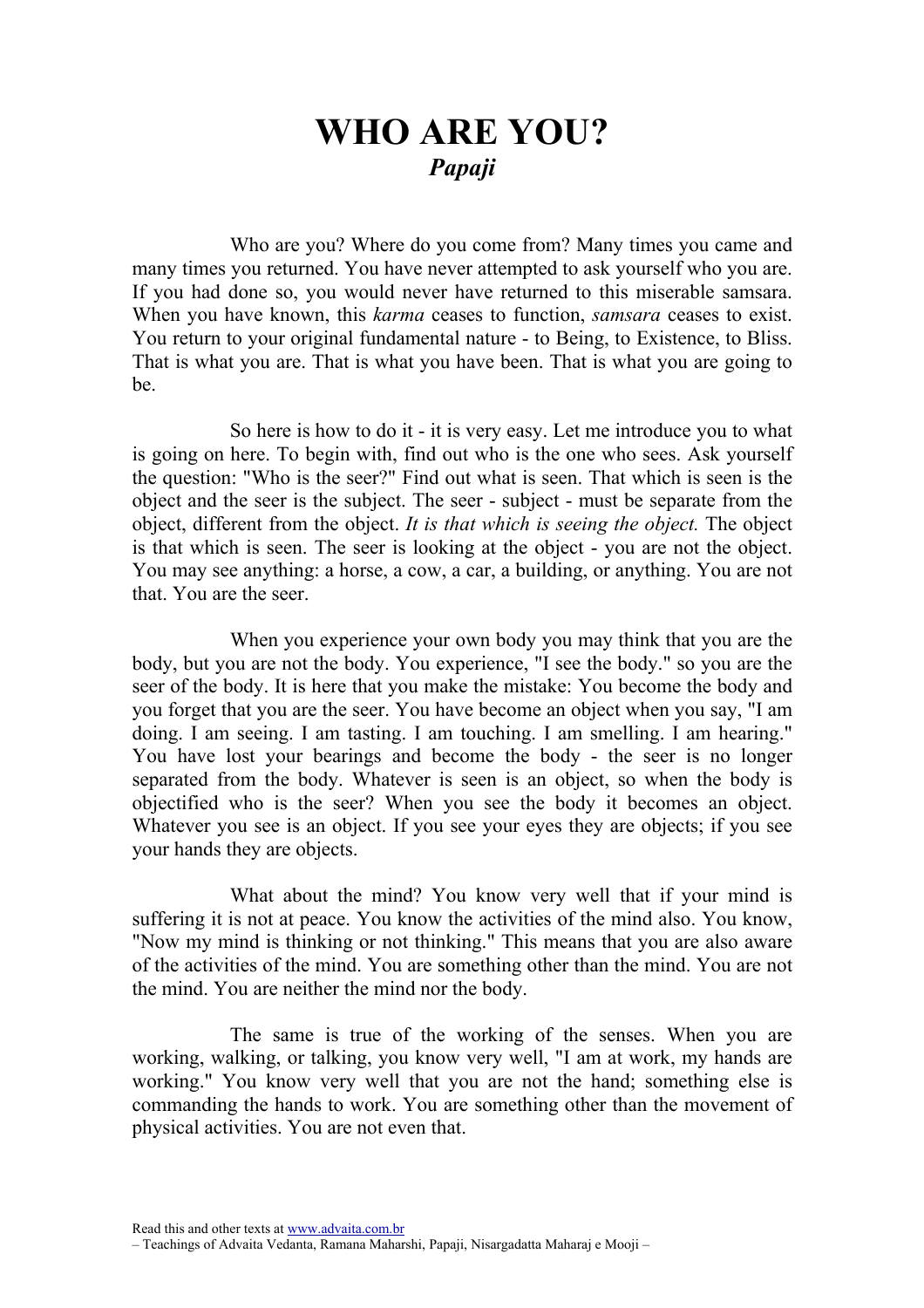Now consider the intellect. You decide, "I have to do this. I have to go to Lucknow." You decided and you are here. You guided the intellect to make the decision, "Let's go to Lucknow." then you followed the intellect. So you are guiding even the intellect and you know very well that the intellect is something other than you.

Find out who you are - here and now. You are not the mind. You are not even the prana - the breathing. You know very well that breathing is in and out, inhaling and exhaling. You can feel, "I am inhaling, I am exhaling." You know this activity also. Who is watching the inhaling and exhaling? This is all that the body is.

So who are you? You are not all these functions. You will have to ask the question, "Who am I?" This is what we have come here to understand, and we have not done this at any time before. This question must be solved but we have postponed it. Everyone has postponed it for millions of years. We will not postpone this here. There is no method to practice. Simply find out, "Who am I?" This is not a method or practice or sadhana.

This can be done here and now - in this instant - because the Self is here. Enlightenment means to know thy Self - to know, "Who am I." This is Enlightenment. This is Wisdom. This is Bliss. This is Existence. This is Being. This is Truth. This truth is not located at a distance - it is your own Self through which you are searching for truth and freedom. It is not any distance from here. It is within you, nearer than your own breath. It is behind the retina of your eyes, which you cannot see. You need not look outside. It is behind the retina; it is that through which the retina sees. You need no effort to see it.

When you still all activities, without doing anything, without thinking any thought - when you do not stir any thought from the mind ground, without moving, without moving the mind, without starting a single thought - in an instant of time you are free. When you give rise to any sadhana or practice, when you go to any center or ashram, when you go to any teacher or pilgrimage or church, when you make any prayer, you have postponed it. This you have done.

Be free of all these things right now. Because free you have been, free you are. You cannot achieve anything other than what you are. Anything gained afresh or achieved for the first time - anything which is new to you - you will certainly lose because it was not there at all. All that is natural to you is already there. Do not try to achieve anything or gain anything or attain anything which is not already there. This is not a fresh gain. People think, "At the end of this sadhana I am going to be free." But it is not like that. You have been looking for something else, not freedom. Freedom is already here.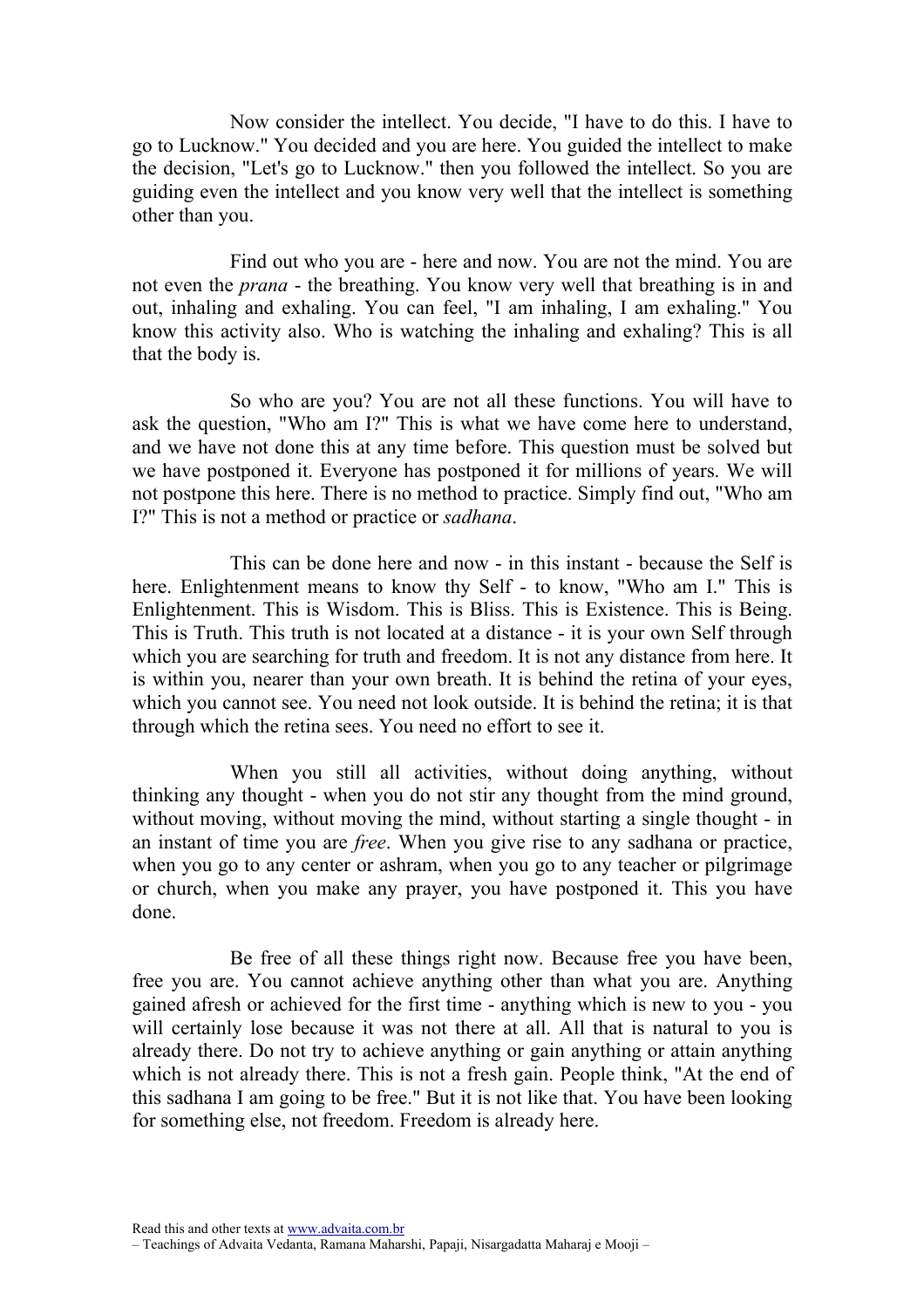When you exert effort or practice sadhana you will camouflage and cover the truth. You will have to remove this covering because it is you who put it there. This covering will be removed through your effort. And when all efforts are done away with - when all attempts, all intents and intentions, all ideas and notions are rejected - at that time ask yourself, "Who am I?" You will certainly find the answer.

This is how freedom is already attained: You are already free. If you can hear this once from a teacher you are free. If you cannot hear this, then practice. If you can listen to a teacher who is not a liar, who is speaking the truth, and if you are honestly longing for freedom then listen once and you are free.

If you are not honest and if the teacher is not authentic it will not work. You will have to take up a practice if something is false somewhere. What is that practice? At all times, walking, sleeping, dreaming, on waking, while standing, sitting, lying, go on chanting the mantra. I can recommend mantras also, as a second best. If you can repeat this mantra from now till your last breath I guarantee you will not appear again in a next birth; you will not fall into any womb. What is the mantra? "I AM FREE!" Take up this practice if you do not believe me.

If you can listen, if you long for freedom, and you feel that I am honest when I tell you that you are free, then accept it! Hear this only once and you are free.

If you do not accept what I am saying then I will give you a practice as a second best. You will have to continue practicing on every breath - every breath of the waking state, of the dream state, of the sleeping state up to the last breath. Then I guarantee that you will not appear again in this miserable samsara.

To hear this once is enough. It is no problem to be free in this life. You have lived 8.4 million times as different kinds of species. This cycle has taken about 35 million years, and each of us has gone though many such cycles. So let us now decide not to return again.

Those who are here represent 6 billion people in the world today, without counting all the animals, birds, worms and germs. Out of 6 billion human beings there are very few of us here. Throughout the world they do not allow you to even utter the words, "I want to be free." If you say, "I am free." or "I am God." you are put on a cross or stoned to death. Those few who have said, "I am Free." have been stoned to death or crucified. I am happy that you have freedom of expression; you are lucky. You are born of a lucky family, of a lucky land that has allowed you to come to some other country and search for freedom. You are twice lucky. And I trust that all those who are here will not return home as they came. I am having good results. This is the first time in history. I see people every day come in front and say, "I am free. I am free." They come from every

Read this and other texts at www.advaita.com.br

<sup>–</sup> Teachings of Advaita Vedanta, Ramana Maharshi, Papaji, Nisargadatta Maharaj e Mooji –